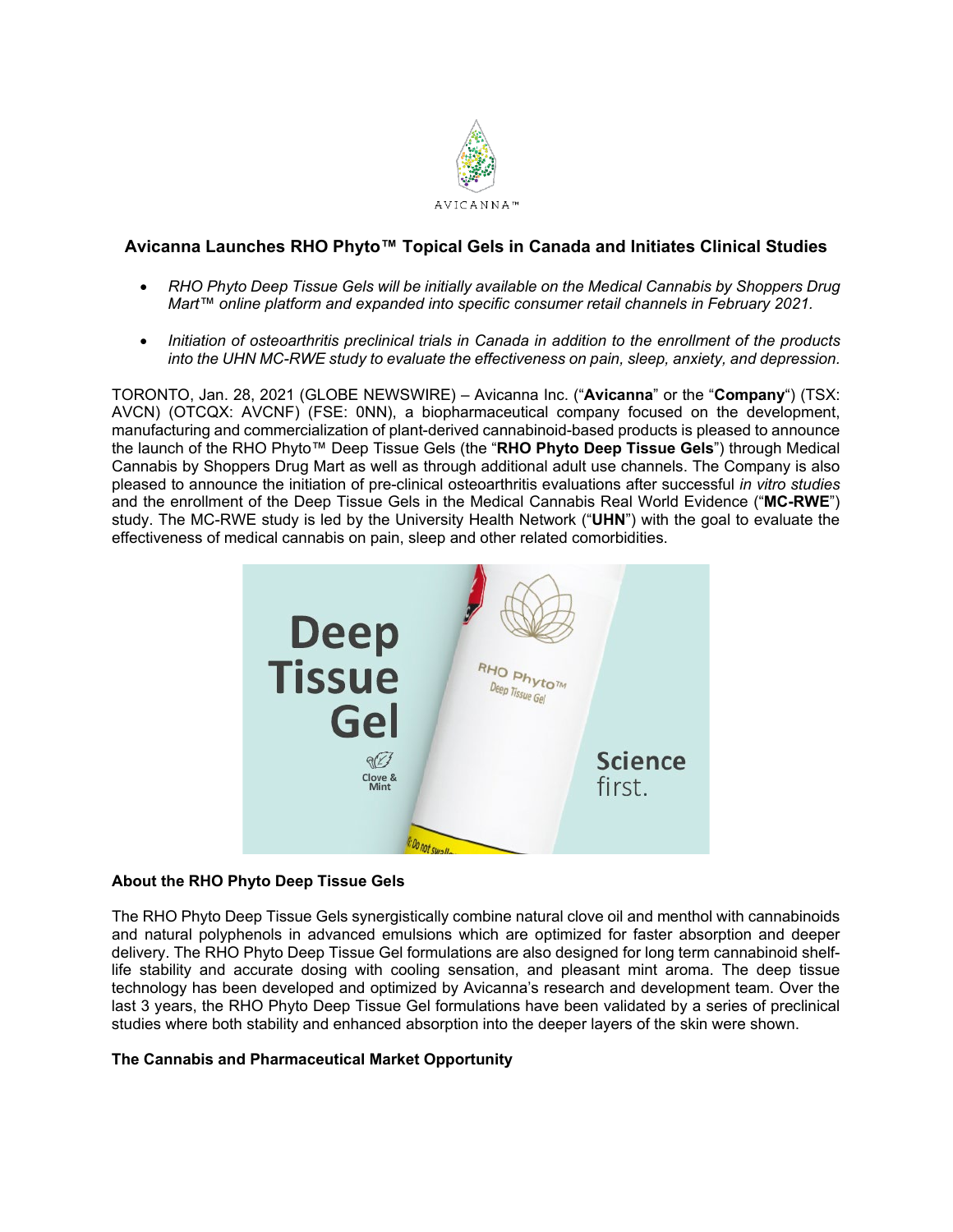The launch of the RHO Phyto Deep Tissue Gels comes at a time when patients and consumers are seeking cannabinoid-based topical products and, despite the regulatory changes in October 2018 ("Cannabis 2.0"), there has been a limited number of topical products available in the projected \$3B Canadian cannabis market. In a 2018 Cannabis Report by Deloitte, 53% of users suggested they would try topical products in view of the new regulations. Additionally, 79% of these new users would like to use a topical product for potential pain relief.

Additionally, further clinical development of the RHO Phyto Deep Tissue Gel formulations is progressing with the goal of eventual registration as over-the-counter ("**OTC**") drugs in legally permissible markets for relief of local pain associated with inflammation. The RHO Phyto Deep Tissue Gel product line is designed to compete with the current "gold standard" products such as Voltaren™.

Avicanna's CEO, Aras Azadian commented: "With the launch of our topicals in Canada, we continue to validate our scientific capabilities of developing, optimizing and commercializing industry leading products and are extremely optimistic about their potential in the Canadian market. Additionally, we continue to demonstrate our commitment to our evidence-based approach with our recent results and initiation of further trials. As a cannabinoid-based biopharmaceutical company we are in a truly unique place to be able to commercialize these products through cannabis channels while we continue to make progress in their clinical development towards pharmaceutical drugs in parallel."

# **Clinical Development**

Expanding on existing evidence<sup>1,2</sup>, the RHO Phyto Deep Tissue Gels are formulated to deliver a synergistic combination of cannabinoid and other active ingredients including Beta Caryophyllene in a topical formulation to address joint and muscle pain related to inflammation. To demonstrate potential efficacy, the products have been enrolled in Canadian preclinical studies to their efficacy in addressing localized pain and inflammation caused by osteoarthritis. The studies also seek to compare the efficacy of the RHO Phyto Deep Tissue Gels, with varying cannabinoid ratios, to Voltaren.

In addition, the RHO Phyto Deep Tissue Gel will be available in the MC-RWE studies led by UHN. This observational trial will evaluate the effectiveness of medical cannabis products on chronic pain, sleep, anxiety and depression through the completion of validated questionnaires over a 24 week period.

[1] Hammell DC, Zhang LP, Ma F, Abshire SM, McIlwrath SL, Stinchcomb AL, Westlund KN. Transdermal cannabidiol reduces inflammation and pain-related behaviours in a rat model of arthritis. Eur J Pain 2016;20: 936–48.

[2] Lowin T, Schneider M, Pongratz G. Joints for joints: cannabinoids in the treatment of rheumatoid arthritis. Curr Opin Rheumatol 2019;31:271–8.

## **About Avicanna Inc.**

Avicanna is a diversified and vertically integrated Canadian biopharmaceutical company focused on the research, development, and commercialization of plant-derived cannabinoid-based products for the global consumer, medical, and pharmaceutical market segments.

Avicanna is an established leader in cannabinoid research and development, which it primarily conducts at its R&D headquarters in the Johnson & Johnson Innovation Centre, JLABS @ Toronto, Canada and in collaboration with leading Canadian academic and medical institutions. In addition to its developing pharmaceutical pipeline, Avicanna's team of experts have developed and commercialized several industry leading product lines, including:

• Pura Earth™ or Pura H&W™: an advanced and clinically tested line of CBD consumer dermacosmetic products; and,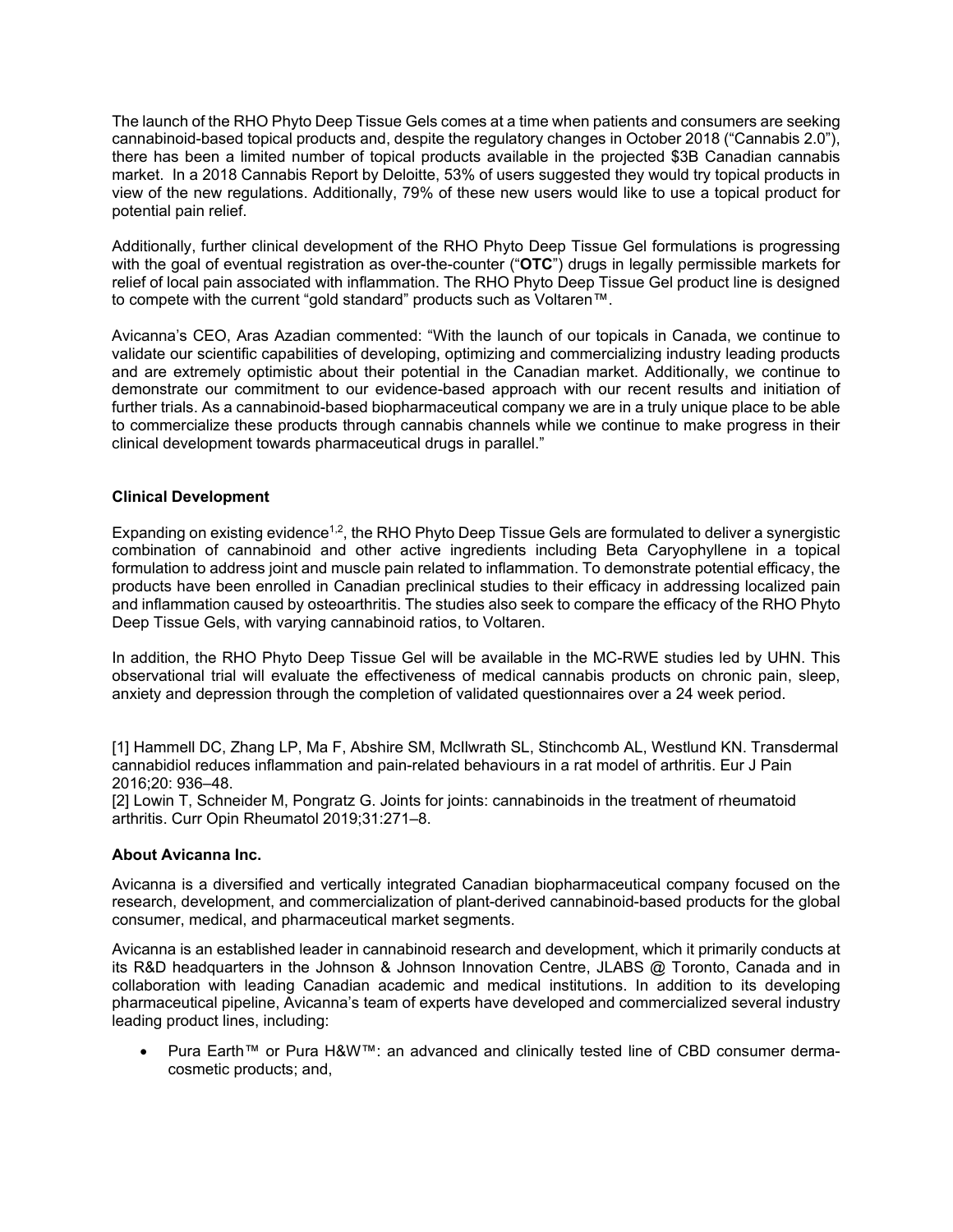• RHO Phyto™: an advanced line of medical cannabis products containing varying ratios of CBD and THC currently available nation-wide across Canada in partnership with Medical Cannabis by Shoppers™, a subsidiary of Shoppers Drug Mart. RHO Phyto is the first strictly medical formulary of advanced "Cannabis 2.0" products, containing oils, sprays, capsules, creams, and gels, all 2 developed with scientific rigour, manufactured under GMP standards and supported by pre-clinical data.

With ongoing clinical trials on its derma-cosmetic (branded as Pura Earth or Pura H&W), medical cannabis (branded as RHO Phyto) and a pipeline of pharmaceutical products, Avicanna's dedication to researching the important role that cannabinoids play in an increasingly wider scope of products has been at the core of the Company's vision since its inception. Furthermore, Avicanna's commitment to education is demonstrated through its annual medical symposium, the Avicanna Academy educational platform, and the My Cannabis Clinic patient program through its subsidiary company.

Avicanna manages its own supply chain including cultivation and extraction through its two majority-owned subsidiaries, Sativa Nativa S.A.S. and Santa Marta Golden Hemp S.A.S., both located in Santa Marta, Colombia. Through these sustainable, economical, and industrial scale subsidiaries, Avicanna cultivates, processes, and commercializes a range of cannabis and hemp cultivars dominant in CBD, CBG, THC, and other cannabinoids for use as active pharmaceutical ingredients. Avicanna's Avesta Genetica program specializes in the development and optimization of rare cultivars for commercial production along with feminized seeds for global export. In June 2020, Avicanna made history with a shipment of hemp seeds to the United States of America by completing the first ever export of hemp seeds from Colombia.

SOURCE Avicanna Inc.

#### **Stay Connected**

For more information about Avicanna, visit www.avicanna.com, call 1-647-243-5283, or contact Setu Purohit, President by email at info@avicanna.com.

The company posts updates through videos from the official company YouTube channel **[https://www.youtube.com/channel/UC5yBclNIsNf7VrE34iwt8OA](https://www.globenewswire.com/Tracker?data=Yc3ZROMyC7QpAY2_KXLCl2Rec6EZZXWfb9_EvDgjLIDN27Jkx10sicNV_dugNWMgLftrCb6wrsgWkK8OAEgXNuX_zhu4duEMDe7bw02Cu7iZOHH5e3oXvisxdofSRHuGYFLhQGT3CfOQLB4QDagBho3ogO-xLj2R6sDuxHTpBXYRSGJhYv7z8EeHge_VzRGw)**.

Please join the conversation on our Avicanna supporter's telegram group at **[https://t.me/Avicannainc](https://www.globenewswire.com/Tracker?data=Yc3ZROMyC7QpAY2_KXLClwZ-9P9ZklUgbhQGXzRApkSAE_FZjKINKG7butehjJU8SXRJn8BFwGBjsymUSubppdWw8SgOGqBabvJSPvSoizQ=)**.

## *Cautionary Note Regarding Forward-Looking Information and Statements*

*This news release contains "forward-looking information" within the meaning of applicable securities laws. Forward-looking information contained in this press release may be identified by the use of words such as, "may", "would", "could", "will", "likely", "expect", "anticipate", "believe, "intend", "plan", "forecast", "project", "estimate", "outlook" and other similar expressions, and includes statements with respect to the availability of the Deep Tissue Gels in the adult use markets in February 2021, the synergistic combination of the ingredients of the Deep Tissue Gels, the ability of the combination of the ingredients of the Deep Tissue Gels contributing the faster absorption and deeper delivery of cannabinoids, to the effectiveness and stability of the Deep Tissue Gels, the ability of the Company to register the Deep Tissue Gels as OTC products. Forward-looking information is not a guarantee of future performance and is based upon a number of estimates and assumptions of management in light of management's experience and perception of trends, current conditions and expected developments, as well as other factors relevant in the circumstances, including assumptions in respect of current and future market conditions, the current and future regulatory environment; and the availability of licenses, approvals and permits.*

*Although the Company believes that the expectations and assumptions on which such forward-looking information is based are reasonable, undue reliance should not be placed on the forward-looking information because the Company can give no assurance that they will prove to be correct. Actual results and developments may differ materially from those contemplated by these statements. Forward-looking information is subject to a variety of risks and uncertainties that could cause actual events or results to differ materially from those projected in the forward-looking information. Such risks and uncertainties include, but*